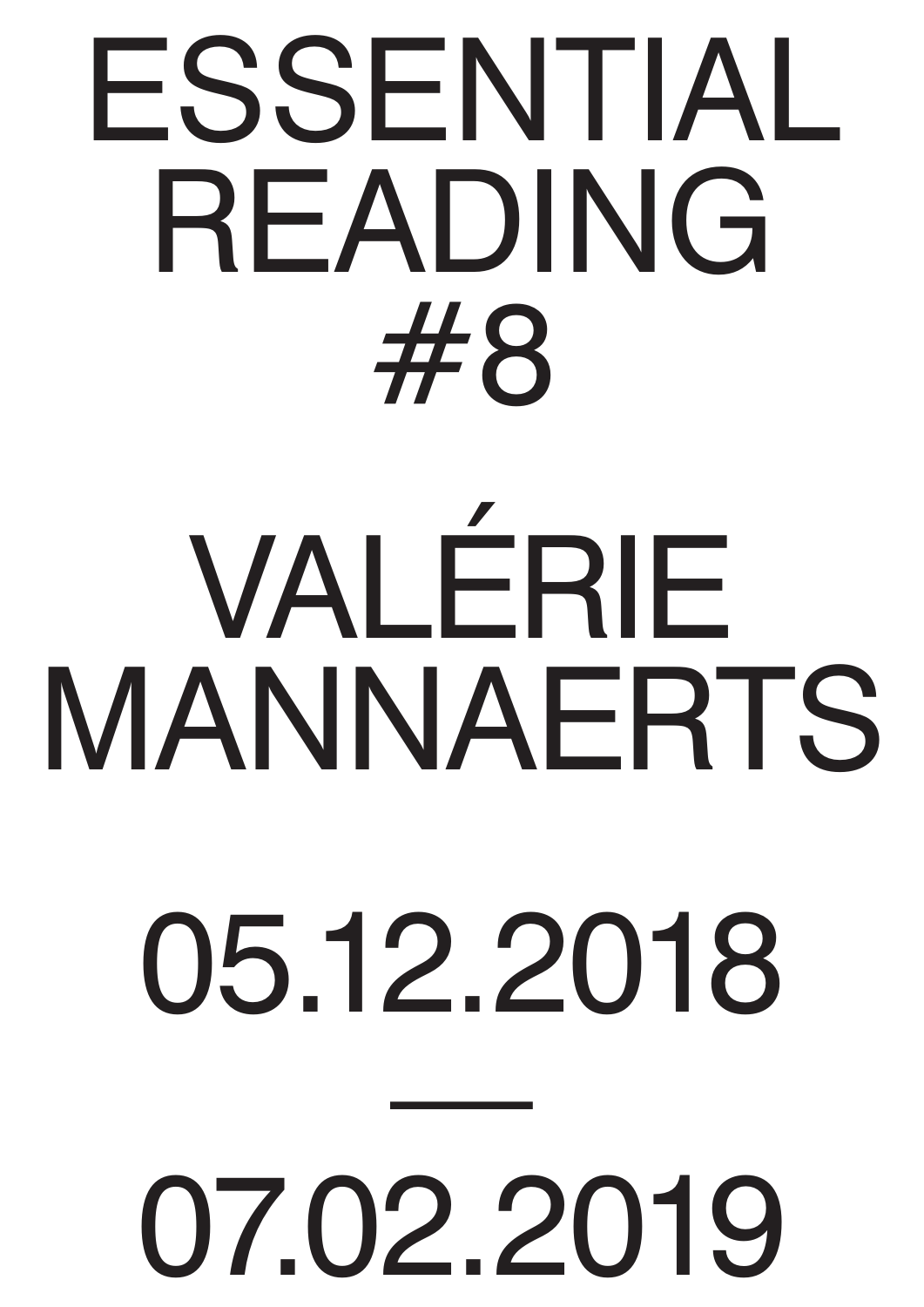Essential Reading is a project that aims to enlarge, diversify and enrich Kunstenbibliotheek's book collection. Which books are, today, really indispensable for an art library? Guests of Essential Reading bring together and present in the library the books they consider most valuable in their life and work.

Valérie Mannaerts (1974) lives and works in Brussels. She was artist in residence at the ISCP New York (2008) and at De Rijksakademie, Amsterdam (2007). Recent solo exhibitions include *Real if I* want to, Elisa Platteau Galerie, Brussels (2014); *Orlando*, Centre for Fine Arts, Brussel (2013); Bernier/Eliades Gallery, Athens (2013); Diamond Dancer, de Appel, Amsterdam (2011); *Blood Flow*, Extra City Kunsthal, Antwerp (2010). She recently participated in group exhibitions such as *Solid Liquids*, Kunsthalle Münster (2016); *Everything Architecture*, Centre for Fine Arts, Brussels and Arc en Rêves Bordeaux (2016); Words aren't the Thing, CAC, Vilnius (2015); *The Corner Show*, Extra City, Antwerp (2015).

In 2015 Valérie Mannaerts had a soloshow *Vibrant Matter*, at Kiosk, School of Artsn Ghent . In 2016, Robbrecht en Daem Architecten invited Valérie Mannaerts to realize an artwork for the interior of BOZAR's *Café Victor*, designed by the architects. *Pleasure in Making*, a three hand-

#### embroidered curtain, is permanently on view at Brussels' renowed Centre for Fine Arts.

Essential Reading is a project initiated by Kunstenbibliotheek and curated by Els Roelandt.

Essential Reading #8 is on view at Kunstenbibliotheek from 6 December 2018 until 7 February 2019.